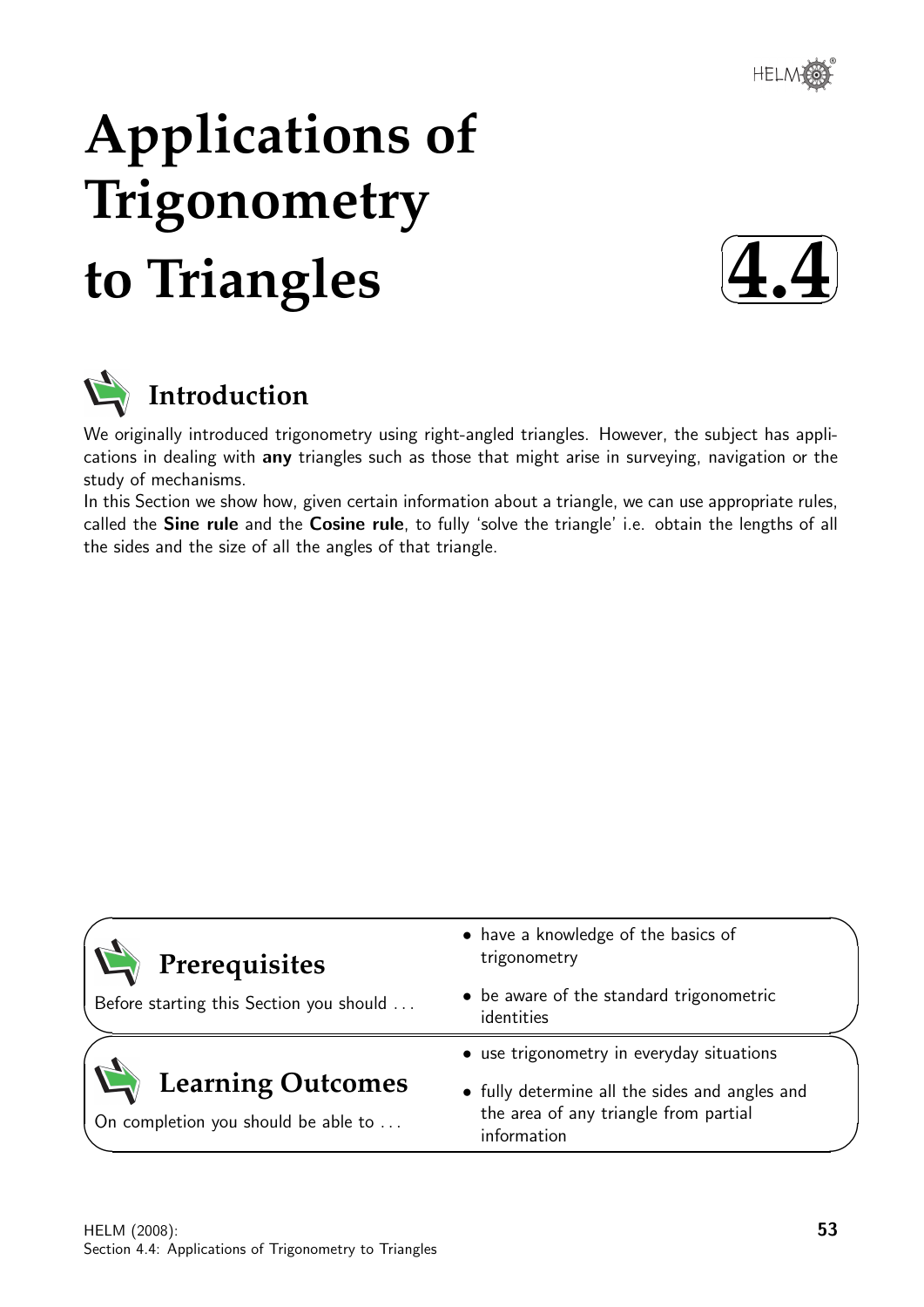## **1. Applications of trigonometry to triangles**

## **Area of a triangle**

The area  $S$  of any triangle is given by  $S=\mathbb{R}^3$ 1 2  $\times$  (base)  $\times$  (perpendicular height) where 'perpendicular height' means the perpendicular distance from the side called the 'base' to the opposite vertex. Thus for the right-angled triangle shown in Figure 33(a)  $S=$ 1 2  $b$   $a$ . For the obtuse-angled triangle shown in Figure 33(b) the area is  $S=\,$ 1 bh.



#### Figure 33

If we use C to denote the angle  $ACB$  in Figure 33(b) then

$$
\sin(180 - C) = \frac{h}{a}
$$
 (triangle *BCD* is right-angled)  
\n
$$
\therefore h = a \sin(180 - C) = a \sin C
$$
 (see the graph of the sine wave or expand  $\sin(180 - c)$ )  
\n
$$
\therefore S = \frac{1}{2} b a \sin C
$$
 (see the graph of the sine wave or expand  $\sin(180 - c)$ )

By other similar constructions we could demonstrate that

$$
S = \frac{1}{2} a c \sin B
$$
 1(b)

and

$$
S = \frac{1}{2} b c \sin A \tag{1(c)}
$$

Note the pattern here: in each formula for the area the angle involved is the one **between** the sides whose lengths occur in that expression.

Clearly if C is a right-angle (so  $\sin C = 1$ ) then

$$
S = \frac{1}{2} b a
$$
 as for Figure 33(a).

**Note:** from now on we will not generally write ' $\equiv$ ' but use the more usual ' $=$ '.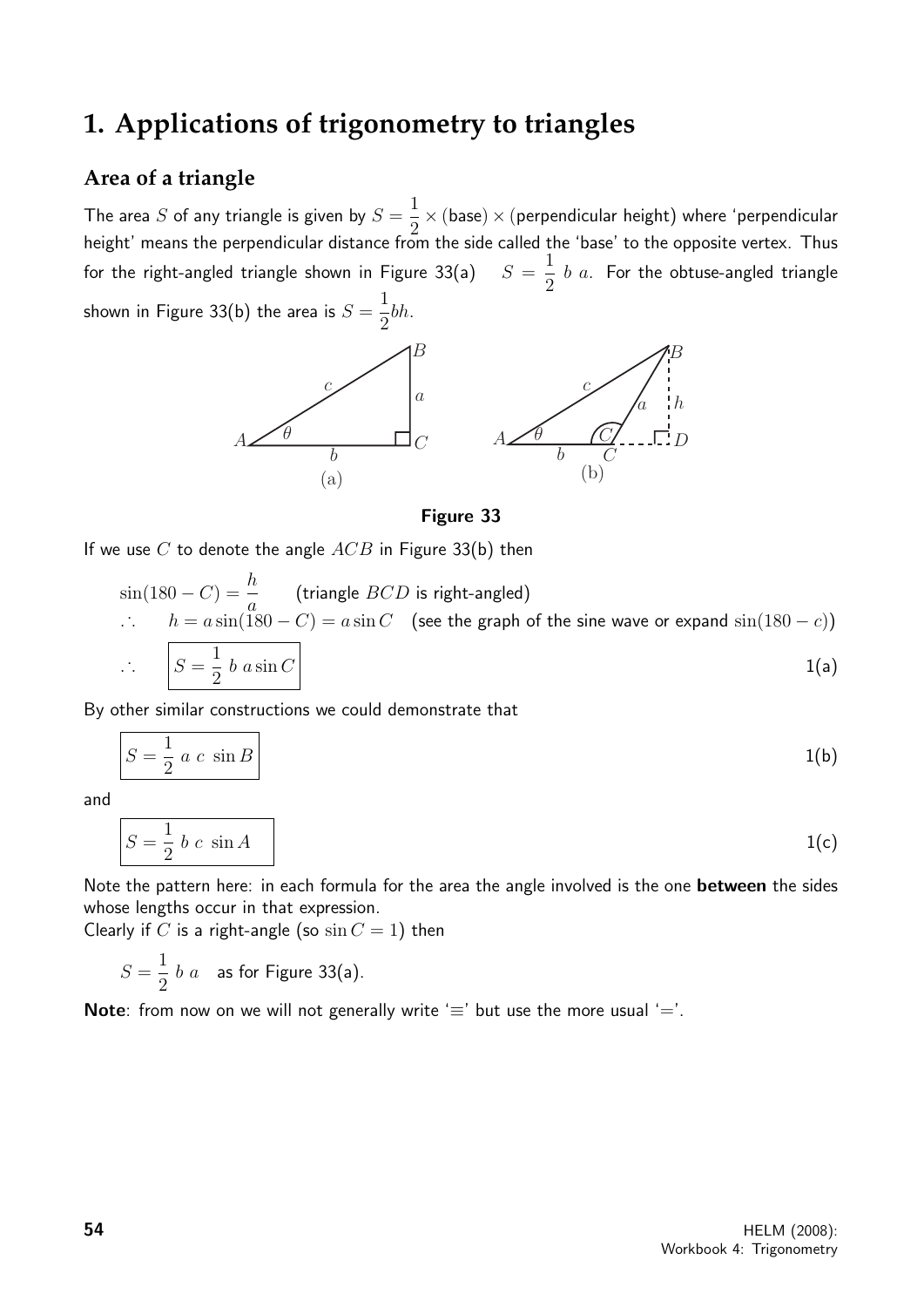

## **The Sine rule**

The Sine rule is a formula which, if we are given certain information about a triangle, enables us to fully 'solve the triangle' i.e. obtain the lengths of all three sides and the value of all three angles. To show the rule we note that from the formulae (1a) and (1b) for the area S of the triangle  $ABC$ in Figure 33 we have

$$
ba \sin C = ac \sin B \quad \text{or} \quad \frac{b}{\sin B} = \frac{c}{\sin C}
$$
  
Similarly using (1b) and (1c)  

$$
ac \sin B = bc \sin A \quad \text{or} \quad \frac{a}{\sin A} = \frac{b}{\sin B}
$$



The Sine Rule

For any triangle  $ABC$  where a is the length of the side opposite angle A, b the side length opposite angle  $B$  and  $c$  the side length opposite angle  $C$  states

$$
\frac{a}{\sin A} = \frac{b}{\sin B} = \frac{c}{\sin C}
$$

## **Use of the Sine rule**

To be able to fully determine all the angles and sides of a triangle it follows from the Sine rule that we must know

either two angles and one side : (knowing two angles of a triangle really means that all three are known since the sum of the angles is  $180^{\circ}$ )

or two sides and an angle **opposite** one of those two sides.

**Example 3**  
Solve the triangle *ABC* given that 
$$
a = 32
$$
 cm,  $b = 46$  cm and angle  $B = 63.25^{\circ}$ .

**Solution**  
\nUsing the first pair of equations in the Sine rule (Key Point 18) we have  
\n
$$
\frac{32}{\sin A} = \frac{46}{\sin 63.25^{\circ}} \qquad \therefore \qquad \sin A = \frac{32}{46} \sin 63.25^{\circ} = 0.6212
$$
\nso\n
$$
A = \sin^{-1}(0.6212) = 38.4^{\circ}
$$
\n(by calculator)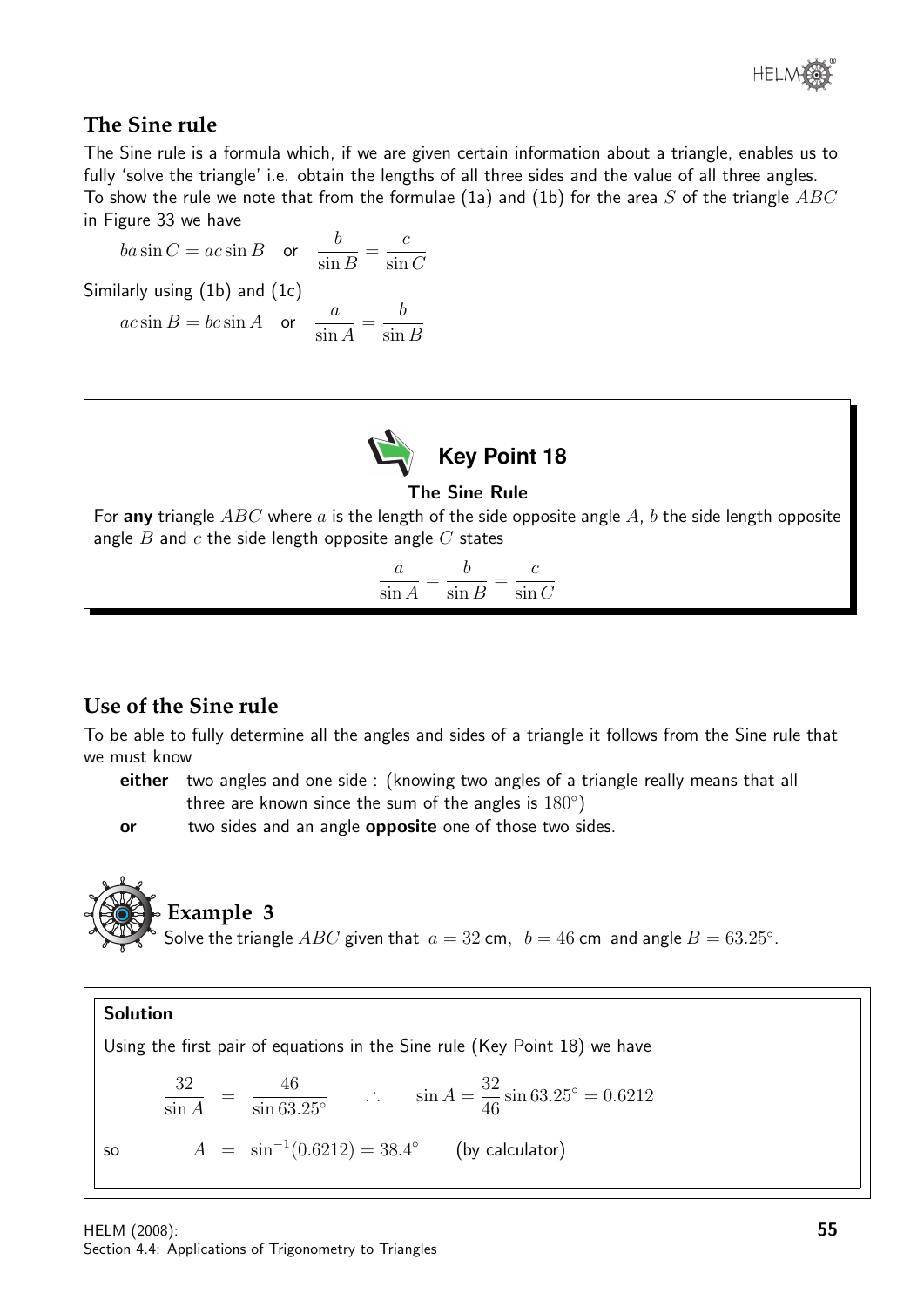## Solution (contd.)

You should, however, note carefully that because of the form of the graph of the sine function there are two angles between  $0^{\circ}$  and  $180^{\circ}$  which have the same value for their sine i.e. x and  $(180 - x)$ . See Figure 34.





Find the length of side  $c$  in Example 3.

Your solution Answer Using, for example,  $\frac{a}{a}$ sin A = c  $\sin C$ we have  $c = a$  $\sin C$ sin A  $= 32 \times$ sin 78.35◦ 0.6212 =  $32 \times 0.9794$ 0.6212  $= 50.45$  cm.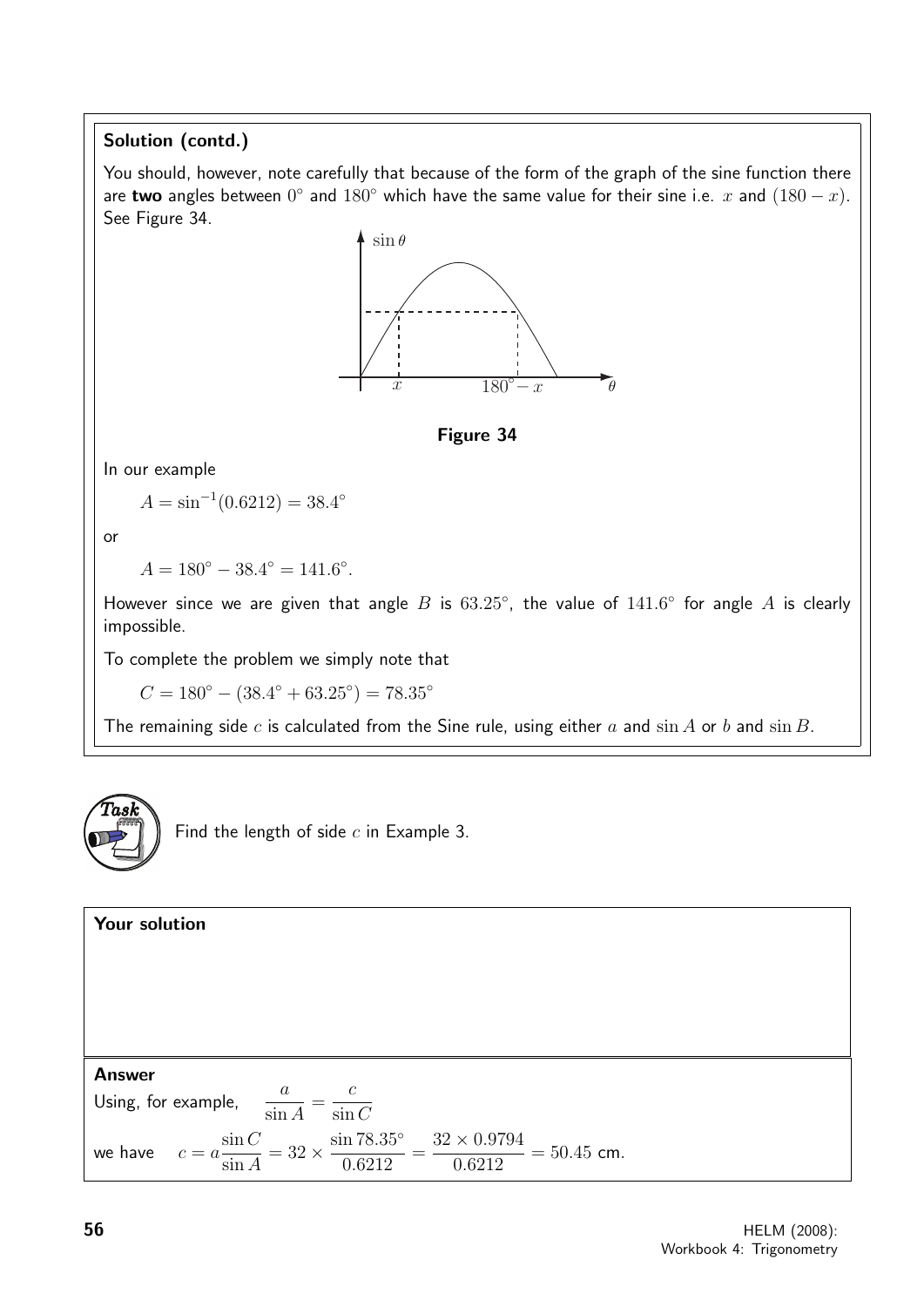

## **The ambiguous case**

When, as in Example 3, we are given two sides and the non-included angle of a triangle, particular care is required.

Suppose that sides b and c and the angle B are given. Then the angle C is given by the Sine rule as



Figure 35

Various cases can arise:

 $(i)$   $c \sin B > b$ 

This implies that  $\frac{c \sin B}{l}$ b  $> 1$  in which case no triangle exists since  $\sin C$  cannot exceed 1.

(ii)  $c \sin B = b$ 

In this case  $\sin C =$  $c \sin B$ b  $= 1$  so  $C = 90^\circ$ .

(iii)  $c \sin B < b$ 

Hence  $\sin C =$  $c \sin B$  $< 1$ .

b As mentioned earlier there are two possible values of angle  $C$  in the range  $0$  to  $180^\circ$ , one acute angle  $($  <  $90^{\circ}$ ) and one obtuse (between  $90^{\circ}$  and  $180^{\circ}$ .) These angles are  $C_1 = x$  and  $C_2 = 180 - x$ . See Figure 36.

If the given angle  $B$  is greater than  $90^{\circ}$  then the obtuse angle  $C_2$  is not a possible solution because, of course, a triangle cannot possess two obtuse angles.



Figure 36

For  $B$  less than  $90^\circ$  there are still two possibilities.

If the given side b is greater than the given side c, the obtuse angle solution  $C_2$  is not possible because then the larger angle would be opposite the smaller side. (This was the situation in Example 3.) The final case

$$
b < c, \qquad B < 90^{\circ}
$$

does give rise to two possible values  $C_1$ ,  $C_2$  of the angle  $C$  and is referred to as the ambiguous case. In this case there will be two possible values  $a_1$  and  $a_2$  for the third side of the triangle corresponding to the two angle values

$$
A_1 = 180^\circ - (B + C_1)
$$
  
\n
$$
A_2 = 180^\circ - (B + C_2)
$$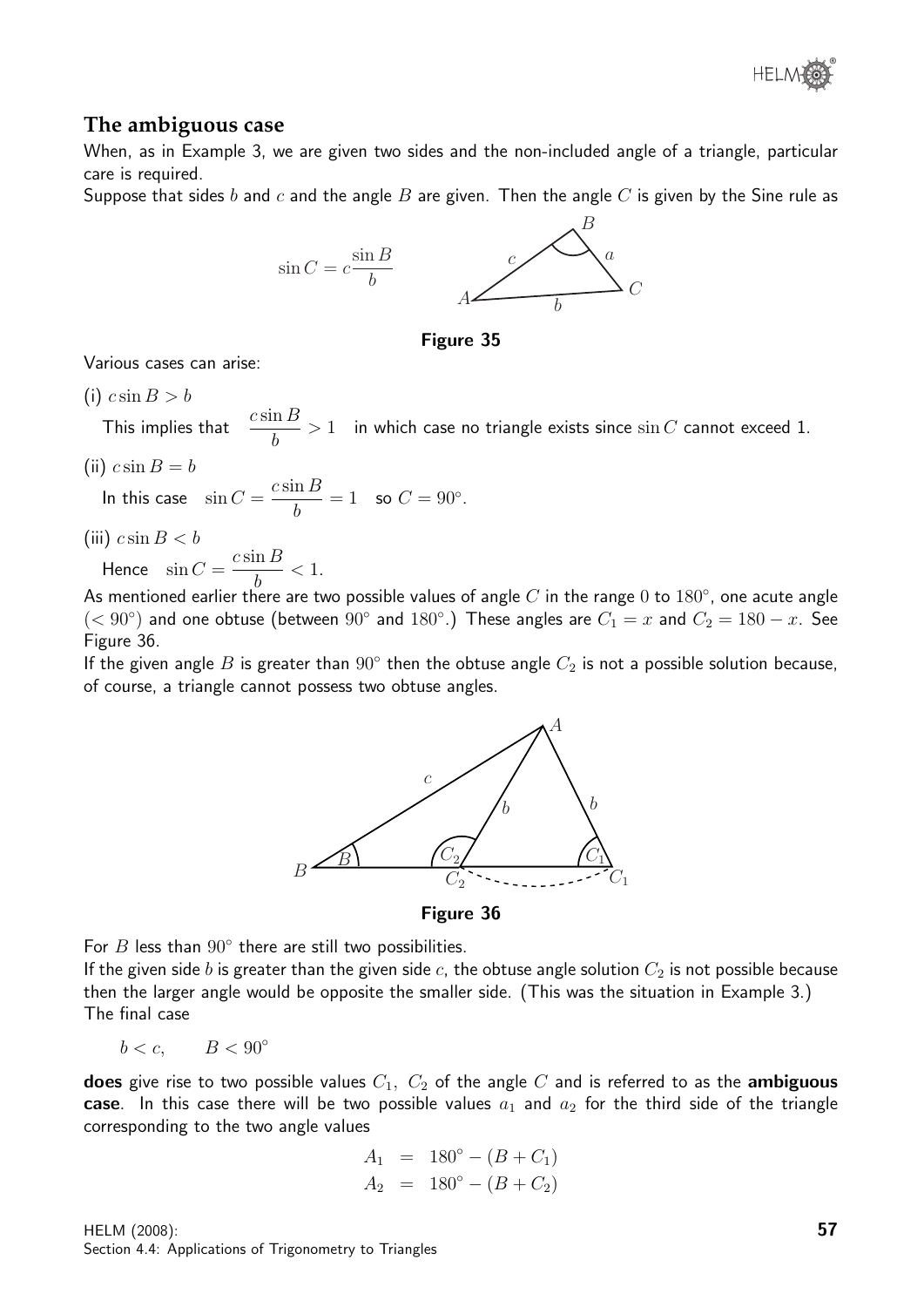

Show that two triangles fit the following data for a triangle  $ABC$ :

 $a = 4.5$  cm  $b = 7$  cm  $A = 35^{\circ}$ 

Obtain the sides and angle of both possible triangles.

#### Your solution

#### Answer

We have, by the Sine rule,  $\sin B =$  $b \sin A$ a = 7 sin 35◦ 4.5  $= 0.8922$ 

So  $B = \sin^{-1} 0.8922 - 63.15^{\circ}$  (by calculator) or  $180 - 63.15^{\circ} = 116.85^{\circ}$ .

In this case, both values of  $B$  are indeed possible since both values are larger than angle  $A$  (side  $b$ is longer than side  $a$ ). This is the ambiguous case with two possible triangles.

$$
B = B_1 = 63.15^{\circ}
$$
  
\n
$$
C = C_1 = 81.85^{\circ}
$$
  
\n
$$
c = c_1 \text{ where } \frac{c_1}{\sin 81.85^{\circ}} = \frac{4.5}{\sin 35^{\circ}}
$$
  
\n
$$
C_1 = \frac{4.5 \times 0.9899}{0.5736}
$$
  
\n
$$
= 7.766 \text{ cm}
$$
  
\n
$$
C_2 = \frac{4.5 \times 0.4718}{0.5736}
$$
  
\n
$$
C_3 = \frac{4.5 \times 0.4718}{0.5736}
$$
  
\n
$$
C_4 = \frac{4.5 \times 0.9899}{0.5736}
$$
  
\n
$$
C_5 = 22.15^{\circ}
$$
  
\n
$$
C_6 = 22.15^{\circ}
$$
  
\n
$$
C_7 = 28.15^{\circ}
$$
  
\n
$$
C_8 = 22.15^{\circ}
$$
  
\n
$$
C_9 = \frac{4.5 \times 0.4718}{0.5736}
$$
  
\n
$$
C_1 = \frac{4.5 \times 0.9899}{0.5736}
$$
  
\n
$$
C_2 = \frac{4.5 \times 0.4718}{0.5736}
$$
  
\n
$$
C_3 = 3.701 \text{ cm}
$$

You can clearly see that we have one acute angled triangle  $AB_1C_1$  and one obtuse angled  $AB_2C_2$ corresponding to the given data.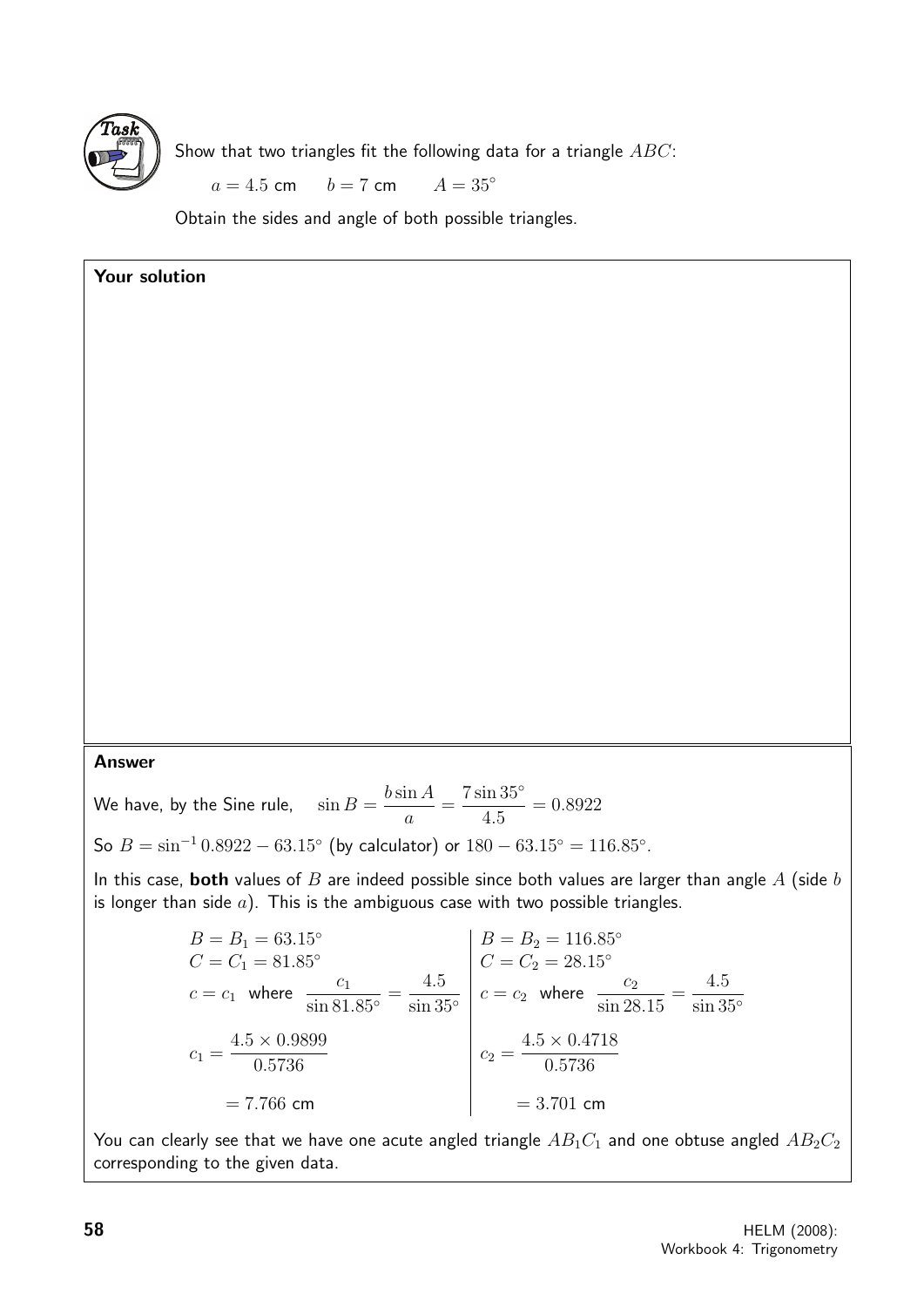

## **The Cosine rule**

The Cosine rule is an alternative formula for 'solving a triangle' ABC. It is particularly useful for the case where the Sine rule cannot be used, i.e. when two sides of the triangle are known together with the angle **between** these two sides.

Consider the two triangles  $ABC$  shown in Figure 37.



#### Figure 37

In Figure 37(a) using the right-angled triangle  $ABD$ ,  $BD = c \sin A$ .

In Figure 37(b) using the right-angled triangle  $ABD$ ,  $BD = c \sin(\pi - A) = c \sin A$ .

In Figure 37(a)  $DA = c \cos A$  .  $CD = b - c \cos A$ 

In Figure 37(b)  $DA = c \cos(180 - A) = -c \cos A$  .  $CD = b + AD = b - c \cos A$ 

In both cases, in the right-angled triangle  $BDC$ 

$$
(BC)2 = (CD)2 + (BD)2
$$

So, using the above results,

$$
a^{2} = (b - c \cos A)^{2} + c^{2}(\sin A)^{2} = b^{2} - 2bc \cos A + c^{2}(\cos^{2} A + \sin^{2} A)
$$

giving

$$
a^2 = b^2 + c^2 - 2bc \cos A \tag{3}
$$

Equation (3) is one form of the Cosine rule. Clearly it can be used, as we stated above, to calculate the side  $a$  if the sides  $b$  and  $c$  and the **included** angle  $A$  are known.

Note that if  $A = 90^{\circ}$ ,  $\cos A = 0$  and (3) reduces to Pythagoras' theorem.

Two similar formulae to (3) for the Cosine rule can be similarly derived - see following Key Point: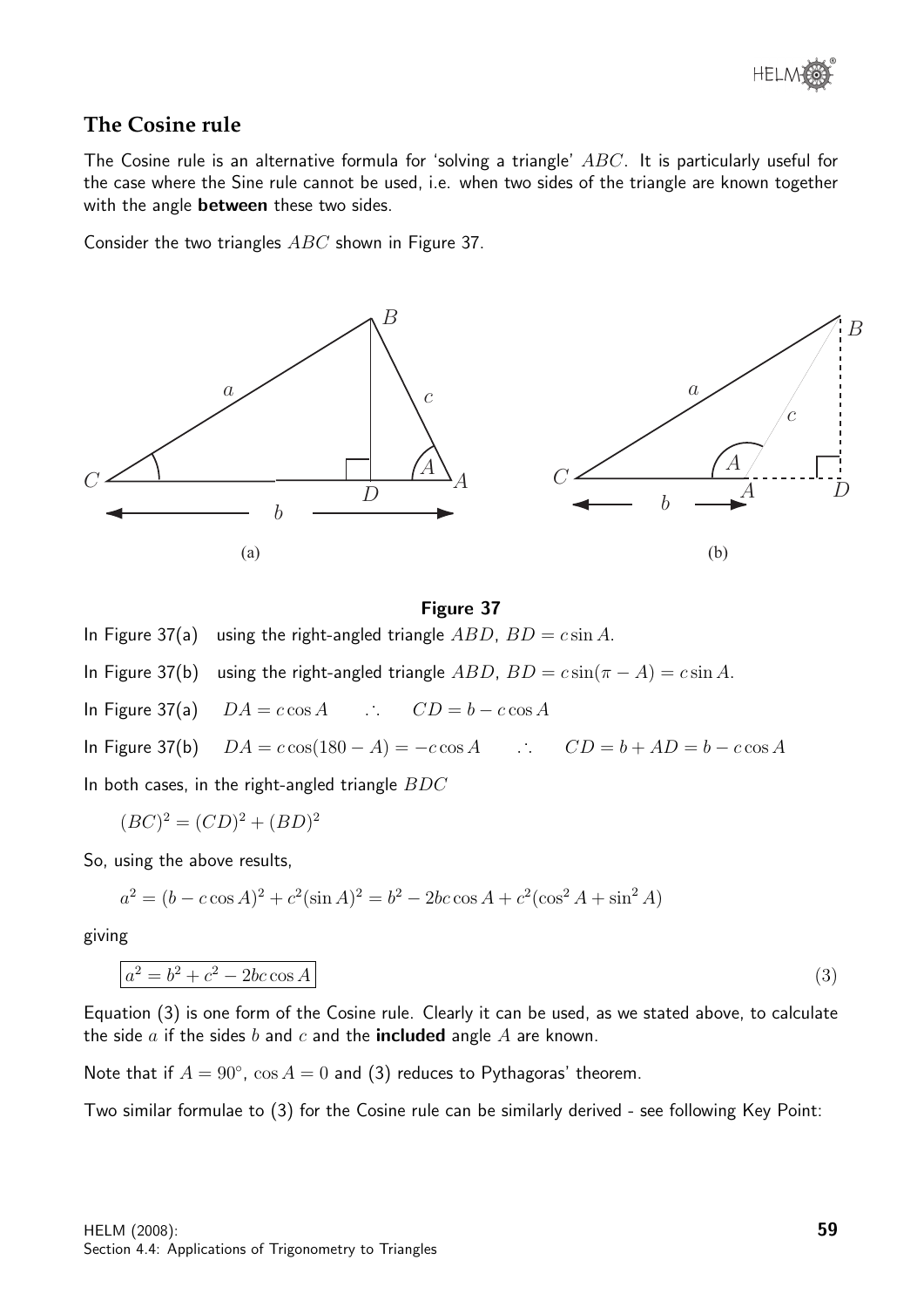



#### Solution

Since two sides and the angle  $A$  between these sides is given we must first use the Cosine rule in the form (3a):

 $a^2 = (7.00)^2 + (3.59)^2 - 2(7.00)(3.59)\cos 47^\circ = 49 + 12.888 - 34.277 = 27.610$ so  $a =$ √  $27.610 = 5.255$  cm.

We can now most easily use the Sine rule to solve one of the remaining angles:

$$
\frac{7.00}{\sin B} = \frac{5.255}{\sin 47^{\circ}} \quad \text{so} \quad \sin B = \frac{7.00 \sin 47^{\circ}}{5.255} = 0.9742
$$

from which  $B = B_1 = 76.96^{\circ}$  or  $B = B_2 = 103.04^{\circ}$ .

At this stage it is not obvious which value is correct or whether this is the ambiguous case and both values of  $B$  are possible.

The two possible values for the remaining angle  $C$  are

$$
C_1 = 180^\circ - (47^\circ + 76.96^\circ) = 56.04^\circ
$$

$$
C_2 = 180^\circ - (47 + 103.04) = 29.96^\circ
$$

Since for the sides of this triangle  $b > a > c$  then similarly for the angles we must have  $B > A > C$  so the value  $C_2 = 29.96^{\circ}$  is the correct one for the third side.

The Cosine rule can also be applied to some triangles where the lengths  $a, b$  and  $c$  of the three sides are known and the only calculations needed are finding the angles.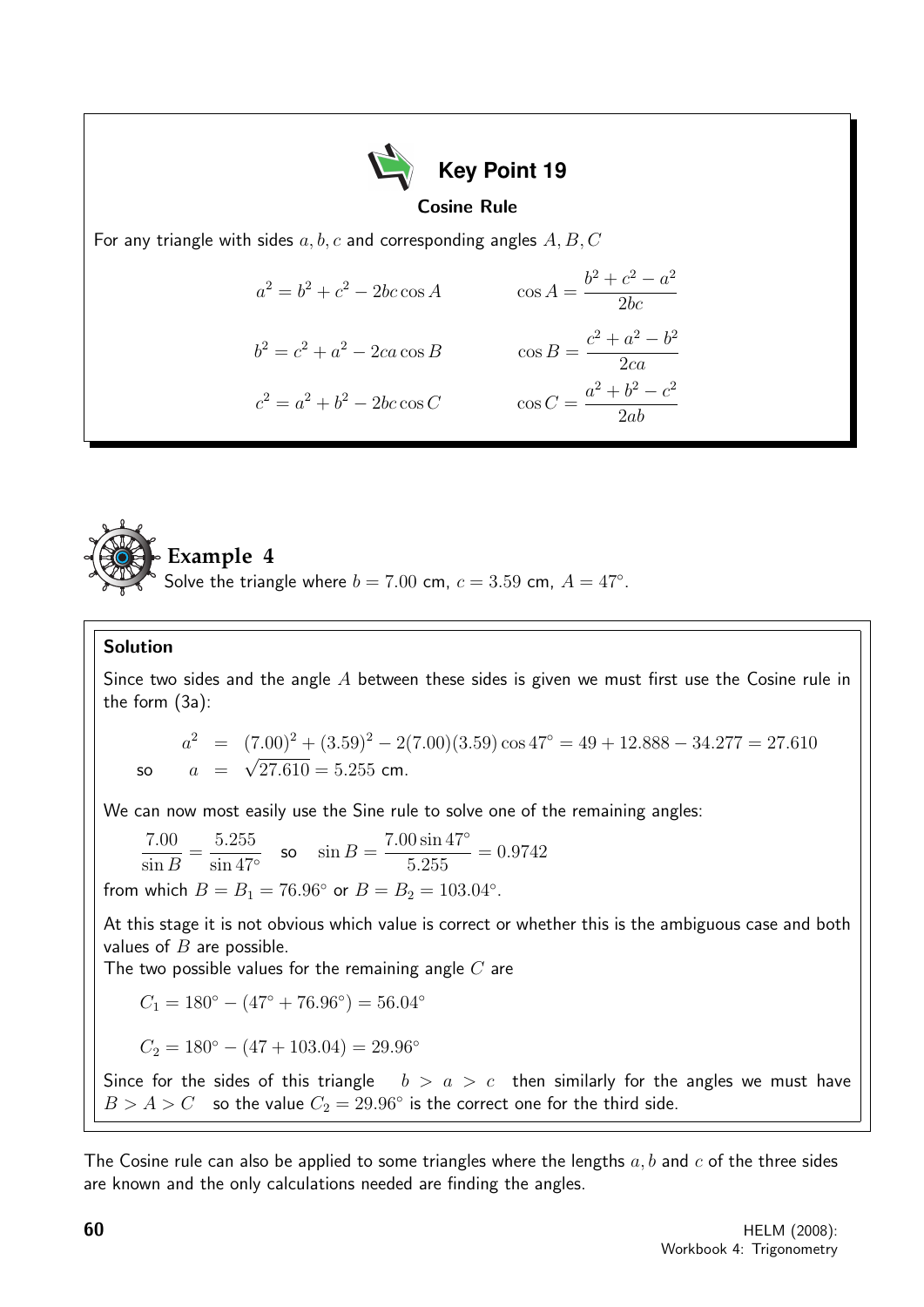



A triangle ABC has sides

 $a = 7$ cm  $b = 11$  cm  $c = 12$  cm.

Obtain the values of all the angles of the triangle. (Use Key Point 19.)

## Your solution

#### Answer

Suppose we find angle  $A$  first using the following formula from Key Point 19

 $\cos A =$  $b^2 + c^2 - a^2$  $2bc$ Here  $\cos A =$  $11^2 + 12^2 - 7^2$  $2 \times 11 \times 12$  $= 0.818$  so  $A = \cos^{-1}(0.818) = 35.1^{\circ}$ 

(There is no other possibility between  $0^{\circ}$  and  $180^{\circ}$  for A. No 'ambiguous case' arises using the Cosine rule!)

Another angle  $B$  or  $C$  could now be obtained using the Sine rule or the Cosine rule.

Using the following formula from Key Point 19:

$$
\cos B = \frac{c^2 + a^2 - b^2}{2ca} = \frac{12^2 + 7^2 - 11^2}{2 \times 12 \times 7} = 0.429 \quad \text{so} \quad B = \cos^{-1}(0.429) = 64.6^{\circ}
$$
\nSince  $A + B + C = 180^{\circ}$  we can deduce  $C = 80.3^{\circ}$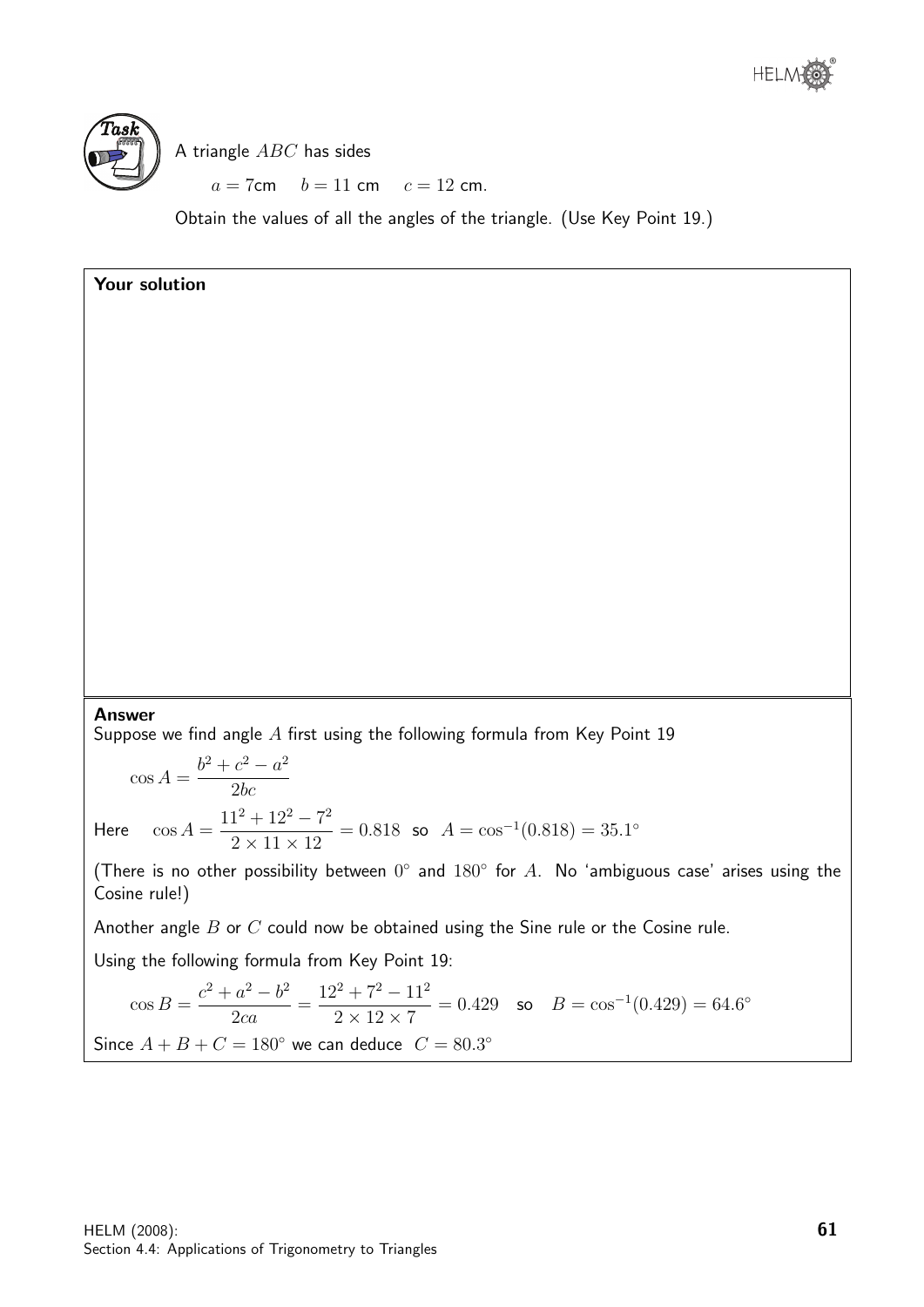## **Exercises**

1. Determine the remaining angles and sides for the following triangles:



- (d) The triangles  $ABC$  with  $B = 50^{\circ}$ ,  $b = 5$ ,  $c = 6$ . (Take special care here!)
- 2. Determine all the angles of the triangles  $ABC$  where the sides have lengths  $a = 7, b = 66$ and  $c = 9$
- 3. Two ships leave a port at 8.00 am, one travelling at 12 knots (nautical miles per hour) the other at 10 knots. The faster ship maintains a bearing of  $N47°W$ , the slower one a bearing  $S20°W$ . Calculate the separation of the ships at midday. (Hint: Draw an appropriate diagram.)
- 4. The crank mechanism shown below has an arm  $OA$  of length 30 mm rotating anticlockwise about 0 and a connecting rod  $AB$  of length 60 mm.  $B$  moves along the horizontal line OB. What is the length OB when OA has rotated by  $\frac{1}{2}$ 8 of a complete revolution from the horizontal?

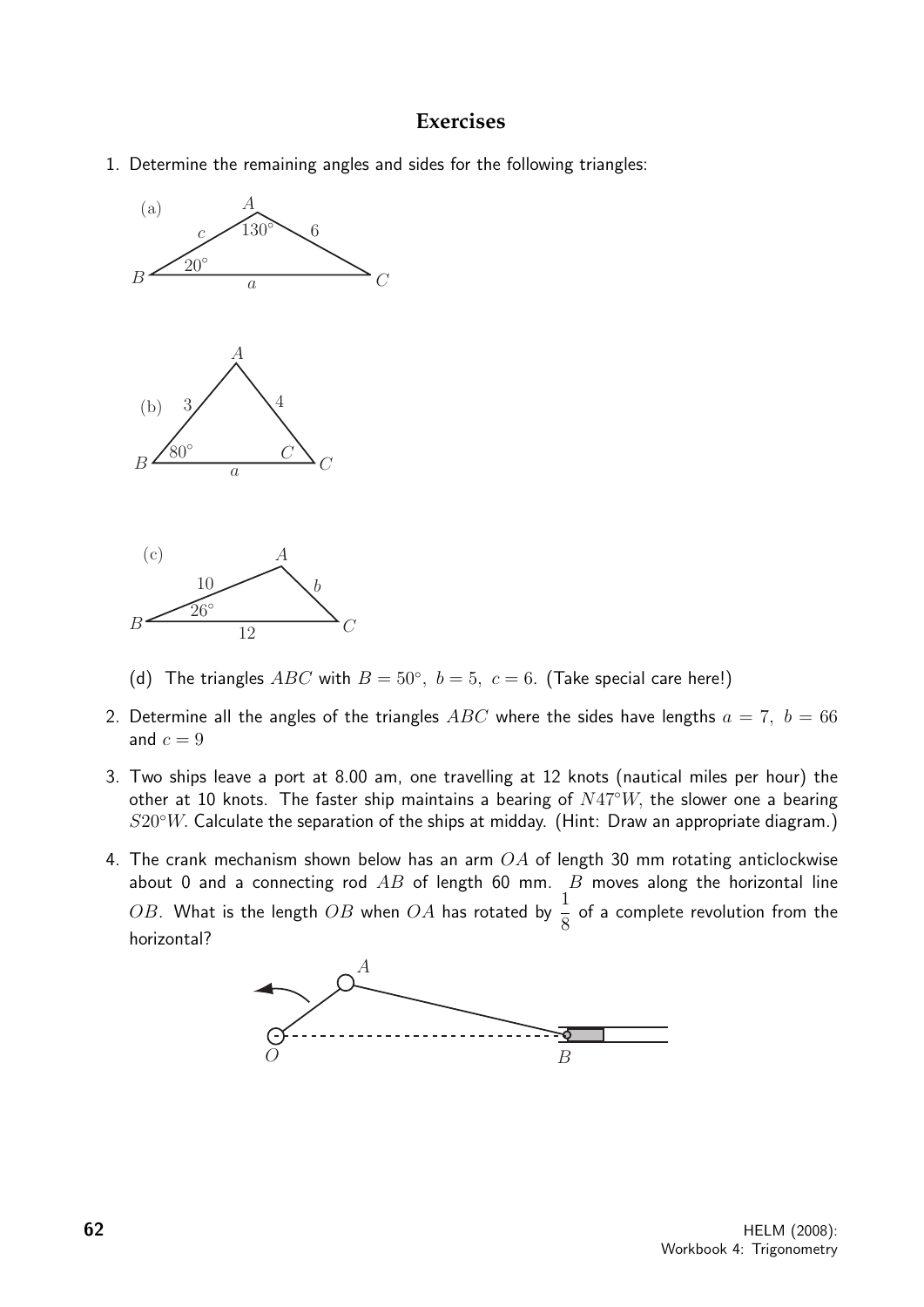

#### Answers

1.

(a) Using the Sine rule  $\frac{a}{a}$  $\frac{a}{\sin 130^\circ}$  = 6  $\frac{6}{\sin 20^{\circ}}$  = c  $\sin C$ . From the two left-hand equations  $a=6$  $\sin 130^\circ$  $\frac{\sin 155}{\sin 20^{\circ}} \simeq 13.44.$ 

Then, since  $C = 30^{\circ}$ , the right hand pair of equations give  $c = 6$  $\sin 30^\circ$  $\frac{\sin 90}{\sin 20^{\circ}} \simeq 8.77.$ 

(b) Again using the Sine rule  $\frac{a}{b}$ sin A = 4  $\frac{1}{\sin 80^\circ}$  = 3  $\sin C$ so  $\sin C =$ 3 4  $\sin 80^\circ = 0.7386$ there are two possible angles satisfying  $\sin C = 0.7386$  or  $C = \sin^{-1}(0.7386)$ .

These are  $47.61°$  and  $180° - 47.614° = 132.39°$ . However the obtuse angle value is impossible here because the angle  $B$  is  $80^{\circ}$  and the sum of the angles would then exceed 180<sup>°</sup> Hence  $c = 47.01$ <sup>°</sup> so  $A = 180$ <sup>°</sup>  $- (80$ <sup>°</sup>  $+ 47.61$ <sup>°</sup> $) = 52.39$ <sup>°</sup>.

Then, 
$$
\frac{a}{\sin 52.39^\circ} = \frac{4}{\sin 80^\circ}
$$
 so 
$$
a = 4 \frac{\sin 52.39^\circ}{\sin 80^\circ} \approx 3.22
$$

(c) In this case since two sides and the included angle are given we must use the Cosine rule. The appropriate form is

$$
b2 = c2 + a2 - 2ca \cos B = 102 + 122 - (2)(10)(12) \cos 26o = 28.2894
$$
  
so  $b = \sqrt{28.2894} = 5.32$ 

Continuing we use the Cosine rule again to determine say angle  $C$  where

$$
c^2 = a^2 + b^2 - 2ab\cos C \qquad \text{that is} \qquad 10^2 = 12^2 + (5.32)^2 - 2(1.2)(5.32)\cos C
$$

from which  $\cos C = 0.5663$  and  $C = 55.51^\circ$  (There is no other possibility for  $C$  between  $0^{\circ}$  and  $180^{\circ}$ . Recall that the cosine of an angle between  $90^{\circ}$  and  $180^{\circ}$  is negative.) Finally,  $A = 180 - (26^{\circ} + 55.51^{\circ}) = 98.49^{\circ}$ .

(d) By the Sine rule

$$
\frac{a}{\sin A} = \frac{5}{\sin 50^{\circ}} = \frac{6}{\sin C} \qquad \therefore \qquad \sin C = 6 \frac{\sin 50^{\circ}}{5} = 0.9193
$$

Then  $C=\sin^{-1}(0.9193)=66.82^{\circ}$  (calculator) or  $180^{\circ}-66.82^{\circ}=113.18^{\circ}$ . In this case both values of  $C$  say  $C_1 = 66.82^{\circ}$  and  $C_2 = 113.18^{\circ}$  are possible and there are two possible triangles satisfying the given data. Continued use of the Sine rule produces

- (i) with  $C_1 = 66.82$  (acute angle triangle)  $A = A_1 = 180 (66.82° + 50°) = 63.18°$  $a = a_1 = 5.83$
- (ii) with  $C_2 = 113.18°$   $A = A_2 = 16.82°$   $a = a_2 = 1.89$